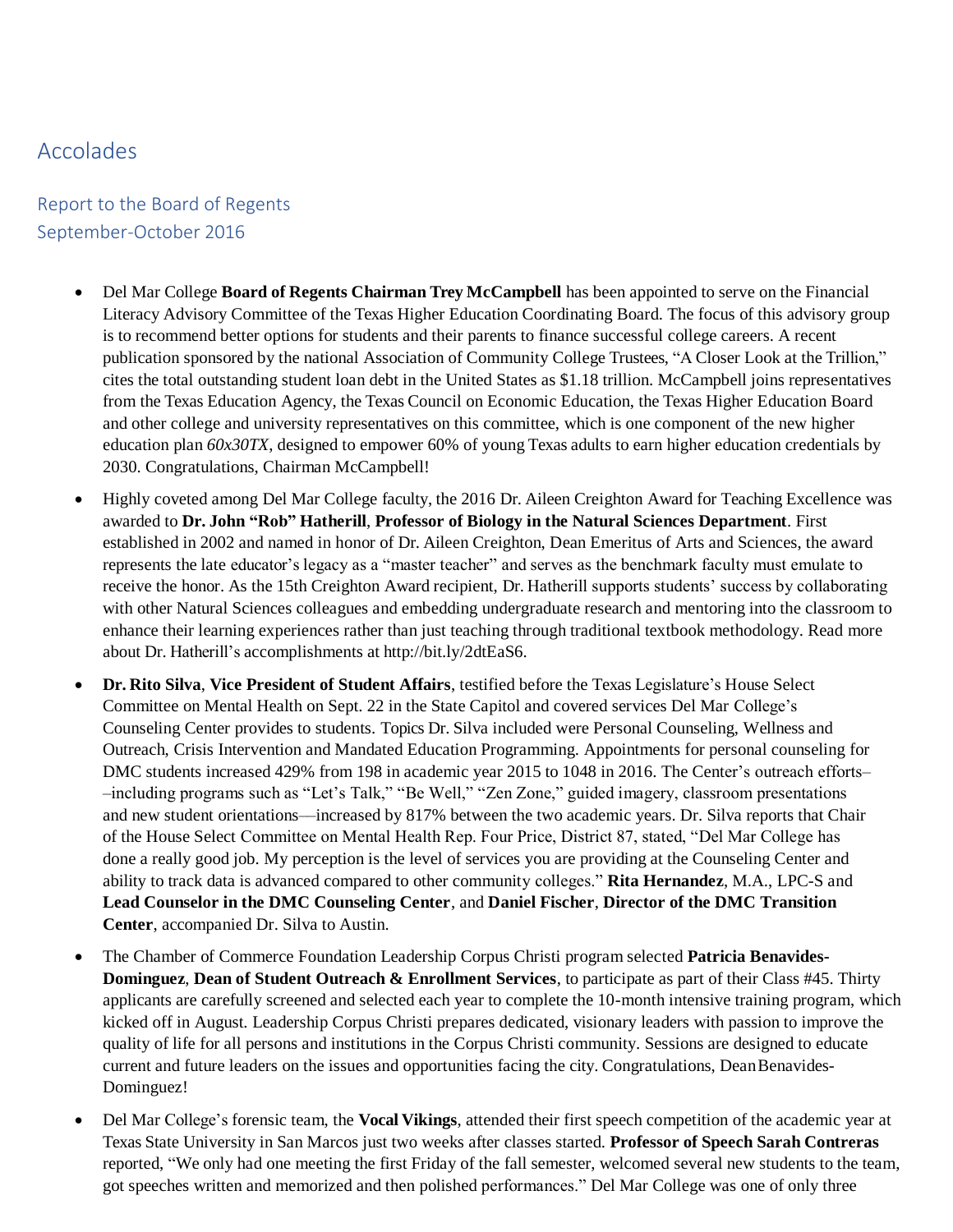community colleges––including San Antonio College and Tyler Junior College––that competed against some of the best teams from across the nation. Even so, **Vocal Viking Marian Massengill** won a sixth-place trophy in Persuasive Speaking. Way to go, Vocal Vikings! You're off and running!

- Kudos to **Mary McQueen**, **Executive Director of Development and the DMC Foundation**, and her staff for another successful "Stringers for Scholarships" Fishing Tournament held earlier this year. Partnering for a third time with LNV, Inc.–a local engineering, architecture and surveying company–the tournament raised \$42,000 for student scholarships. Anglers grabbed their bait and fished for speckled trout, redfish and flounder for prizes and a very good cause––Del MarCollege students.
- Additionally, the Development Office received \$10,000 from the Coastal Bend Foundation in September. The funds include \$5,000 for varied equipment for the Surgical Technology Program with the Allied Health Department and another \$5,000 to support Del Mar College's Prefreshman Engineering summer camp program, better known as TEXPREP. **DMC Regent Susan Hutchinson** serves on the board of the Coastal Bend Foundation and assisted during their presentation of funds to organizations across the community. Del Mar College thanks the foundation for their continued support.
- Advisors for Del Mar College's Gamma Sigma Chapter of the international honor society Phi Theta Kappa (PTK) shared that **Summer 2016 Liberal Arts graduate Robert Robertson** received a \$48,600 Terry Foundation Transfer Scholarship to attend the University of Texas-San Antonio. The award equals to \$16,200 per year for three years and will cover the remainder of his studies toward his bachelor's and master's degrees. Next summer, Roberts will travel to Belize on an archaeological dig covered by another \$5,000 to \$15,000 based on location and duration for studies abroad. While attending Del Mar College, Robertson's PTK advisors included **Dr. Tammy F. Donaldson**, **Assistant Professor of Reading with the Communications, Languages and Reading Department**; **Beth Hattox**, **Term Assistant Instructor in the Stone Writing Center**; and **Intern Counselor Johanna Torres** with the College's **Counseling Center**.

## Events

- **Ongoing until December 2, Del Mar College Printmaking Invitational 2016, Joseph A. Cain Memorial Art Gallery, Fine Arts Center, East Campus, free:** Hosted by the DMC Art Program, the exhibit features artwork produced by printmakers from across the country. Gallery hours are Mondays through Thursdays 9 a.m. to 4 p.m. and Fridays from 9 a.m. to noon. For more info, call the Art Office at 698-1216.
- **Monday, October 17, Duo Recital Featuring DMC Music Faculty Percussionist Dr. Neil Sisauyhoat and Cellist Susan Sturman, 7:30 p.m., Wolfe Recital Hall, East Campus, free:** The program features an eclectic array of musical works for solo cello and solo marimba, such as Peter Klatzow's "A Sense of Place for Cello and Marimba" and Caroline Shaw's work entitled "Boris Kerner" for cello and flowerpots. Music selections also include works by Barriere, Saint Saëns, Sibelius, Piazzolla and Miyoshi. For more info, contact the Music Office at 698-1214.
- **Friday, October 21, Del Mar College MWF Jazz Band at the Texas Jazz Festival, 5:30 p.m., North Stage, Heritage Park, 1581 N. Chaparral, free:** As a Texas Jazz Festival mainstay, the College's MWF Jazz Band will open the 56th Annual event under the direction of Music Department faculty member David Irving. Access Texas Jazz Festival information at *[www.texasjazz-fest.org](http://www.texasjazz-fest.org/)* or contact Irving at 698-1616 or *[dirving@delmar.edu](mailto:dirving@delmar.edu)* for more info about the MWF Jazz Band's performance.
- **October 28-29 and November 4-5, Del Mar Drama Presents "GUT GIRLS" by Sarah Daniels, 7:30 p.m., Sue Sellors- Finley Theatre, Fine Arts Center, East Campus:** Set in and around the cattle gutting sheds of London at the turn of the last century, GUT GIRLS looks into the lives of five hard-working, hard-living women who find themselves pulled by social and economic forces beyond their control. This production is funny, coarse, disgusting, and shocking. Most importantly,